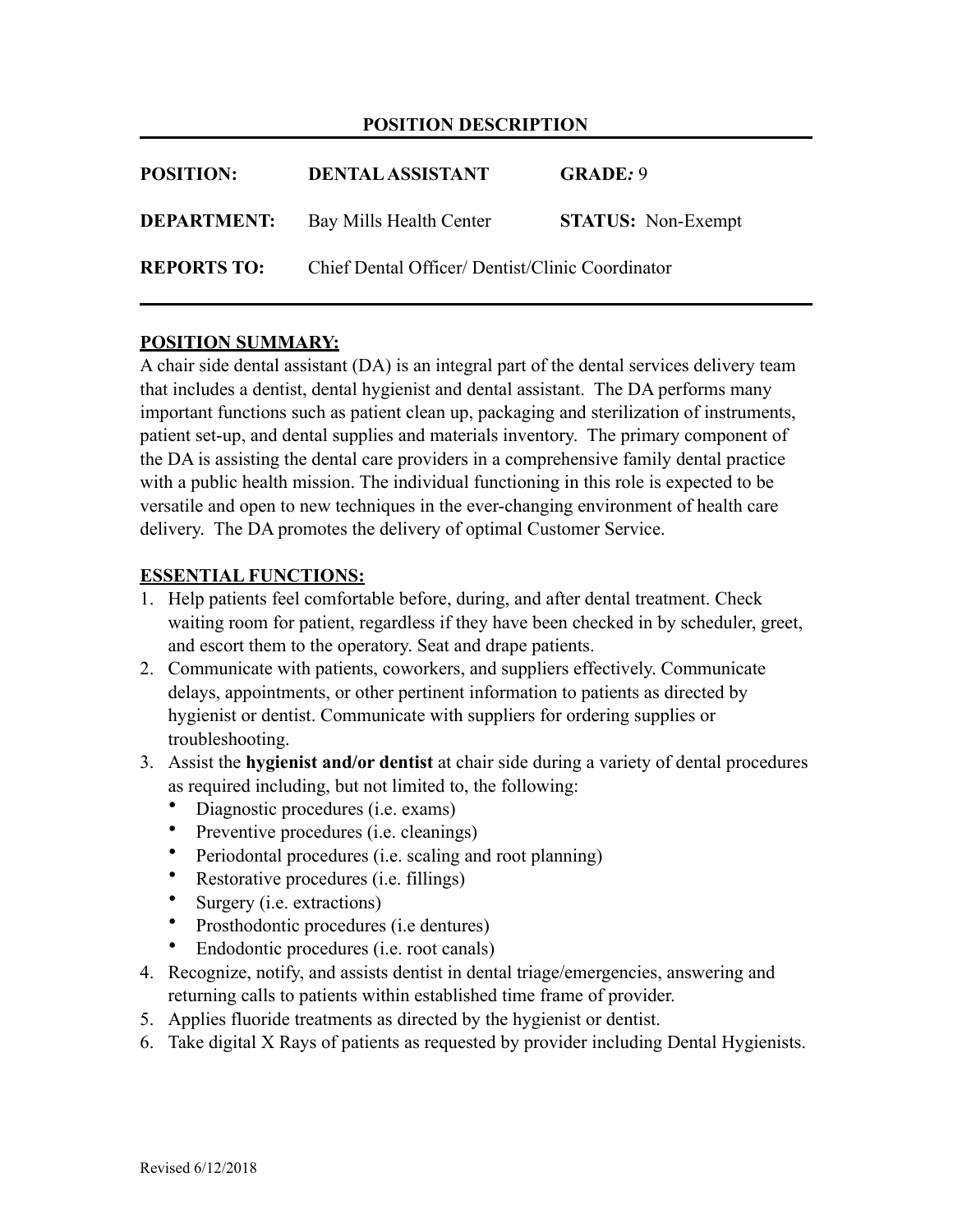- 7. Instruct patients, as directed by the dentist or hygienist, in acceptable brushing and flossing techniques, diet and dental health, use of a mouth guard, oral care following surgery or other dental treatment procedures, or other topics as assigned.
- 8. Record and help maintain health information in the patient's chart as relayed by the hygienist or dentist during an examination.
- 9. Ask about the patients' medical history and take patients' blood pressure at every visit.
- 10. Maintain aseptic conditions within the dental operatory and of the dental instruments.
- 11. Clean and disinfect dental operating area following patient encounters and prepare the treatment area for the next patient according to the Infection Control Protocols. Established verbal/written policy to be followed in relation to traps, autoclave, distiller and all other dental equipment.
- 12. Prepare and sterilize instruments and hand pieces according to the Infection Control Protocols.
- 13. Following disinfection and sterilization guidelines put forth by the CDC, OSHA, and/ or MIOSHA including rules regarding blood borne pathogen.
- 14. Perform administrative office tasks; answering phones, faxing, emailing, or mailing as directed by Dentists.
- 15. Complete supply inventory and order supplies as needed.
- 16. Maintain patient confidentiality by following HIPAA guidelines.
- 17. Dental Hours are 8-6 pm. Scheduled times are determined by patient need and the Dental Director/Dentist/Administration.
- 18. Electronically send referrals and radiographs to dental specialists, as directed by the Dentists.
- 19. Employee absenteeism will be monitored per BMIC policy. Employee must notify immediate supervisor of any absenteeism, and/or Clinic Coordinator.
- 20. Must attend any and all mandatory trainings offered through the Bay Mills Health Center and/or Department Director.
- 21. Other duties may be assigned within the scope and complexity of this position's essential functions.

# **PHYSICAL REQUIREMENTS**:

While performing the duties of this job, the employee is regularly required to sit, stand, and bend for extended periods of time. Work is typically performed in the dental clinic setting with adequate room temperature, lighting and ventilation. However, the dental assistant may be required to work at an off-site location on occasion where conditions may vary. Dental assisting involves regular and recurring exposure to potential hazards of radiation and infectious diseases. Personal protective equipment will be provided and is required to be worn by patients during delivery of patient care. When a procedure extends beyond the normal hours of clinic operation, the dental assistants may be required to continue working in order to complete the delivery of patient care.

## **POSITION REQUIREMENTS:**